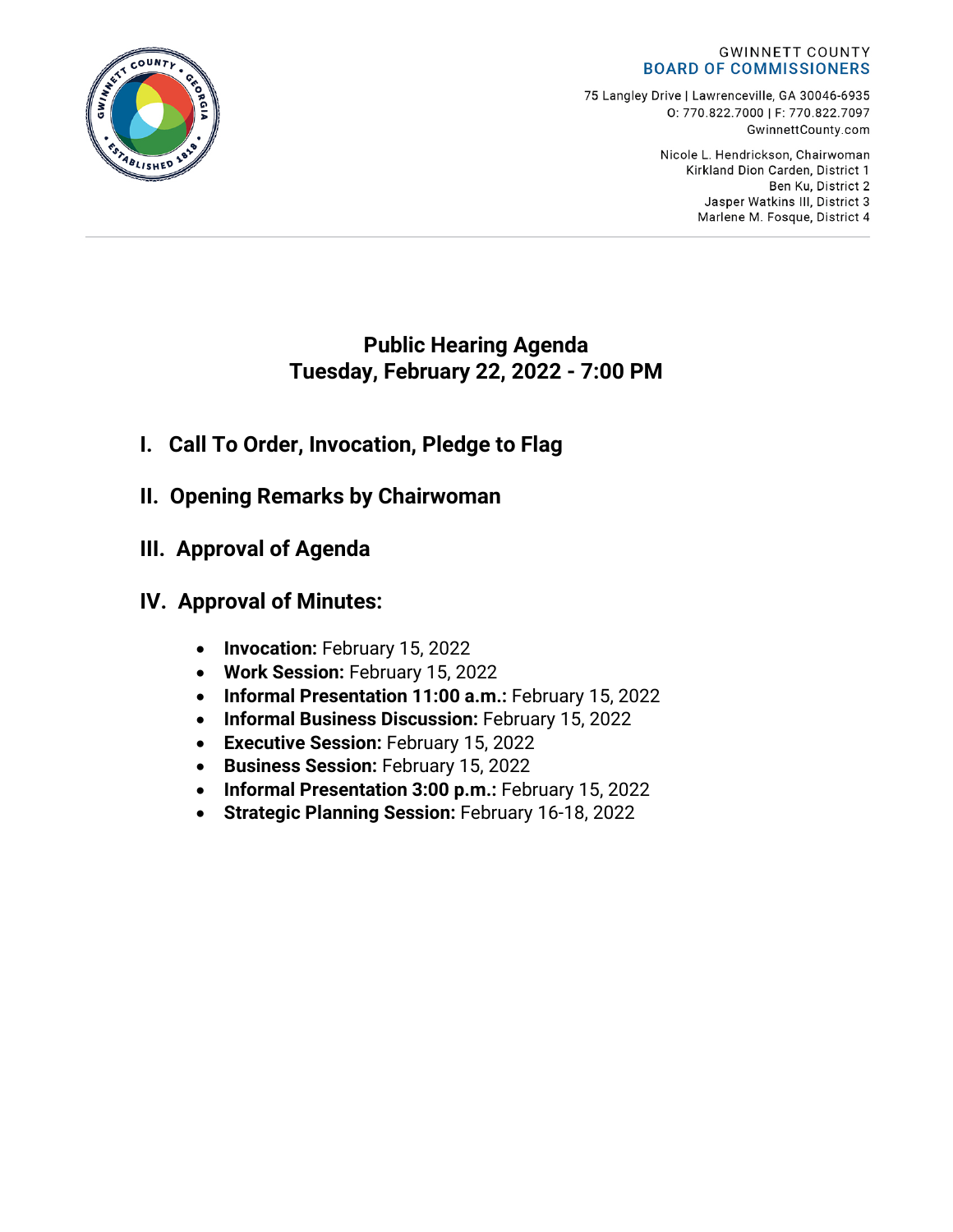### **V. Public Hearing - Old Business**

#### **1. Planning & Development/Susan Canon**

**2021-1622** (Formerly GCID 20210454) **CIC2021-00008**, Applicant: Childress Klein Properties, Inc., Owner: CK Stone Mountain Parking Lot, LLC, Tax Parcel Nos. R6060 053 and 080, Change in Conditions of Zoning for Property Zoned C-2, 1900 Block of West Park Place Boulevard and 2000 Block of Bermuda Road, 13.57 acres. District 2/Ku and 3/Watkins (Tabled on 12/14/2021) (Public hearing was not held) [Planning Department Recommendation: Deny] [Planning Commission Recommendation: Deny]

**2022-0044 CIC2022-00001,** Applicant: 6590 Sugarloaf Investments, LLC, c/o Andersen, Tate & Carr, P.C., Owner: Blue Panther Development, LLC., Tax Parcel No. R7122 185; 6590 Sugarloaf Parkway; Change in Conditions of Zoning for Property Zoned C-2, 1.63 acres, District 1/Carden (Tabled on 1/25/2022) (Public hearing was not held) [Planning Department Recommendation: Deny] [Planning Commission Recommendation: Tabled - Date: 3/1/2022]

**2021-1643** (Formerly GCID 20211455) **SUP2021-00072**, Applicant: Reginald Crayton, Owner: Ziven Properties, LLC; Tax Parcel Nos. R6208 077, and 105; 3634 East Liddell Road and 3600 Block of Shackleford Road; Special Use Permit in a C-2 Zoning District for a Car Wash; 1.11 acres. District 1/Carden (Tabled on 1/25/2022) (Public hearing was not held) [Planning Department Recommendation: Deny] [Planning Commission Recommendation: Deny w/out Prejudice]

**2021-1624** (Formerly GCID 20211158) **RZC2021-00021**, Applicant: Reside Partners, LLC c/o Andersen, Tate & Carr, P.C., Owners: Mansour Properties, LLC, Lifestyle Family, LP, John W. Bailey, Rubin Lansky, et. al., and The Lansky Partnership, LP; Rezoning of Tax Parcel Nos. R7146 050, 031, 001, and 007; 1213 Laurel Crossing Parkway, 2620 Mall of Georgia Boulevard, 2900 Buford Drive, and 2900 Block of Buford Drive; C-2 and RA-200 to MU-R for a Mixed-Use Development; 18.19 acres. District 4/Fosque (Tabled on 1/25/2022) (Public hearing was not held) [Planning Department Recommendation: Approve with Conditions] [Planning Commission Recommendation: Approve with Conditions]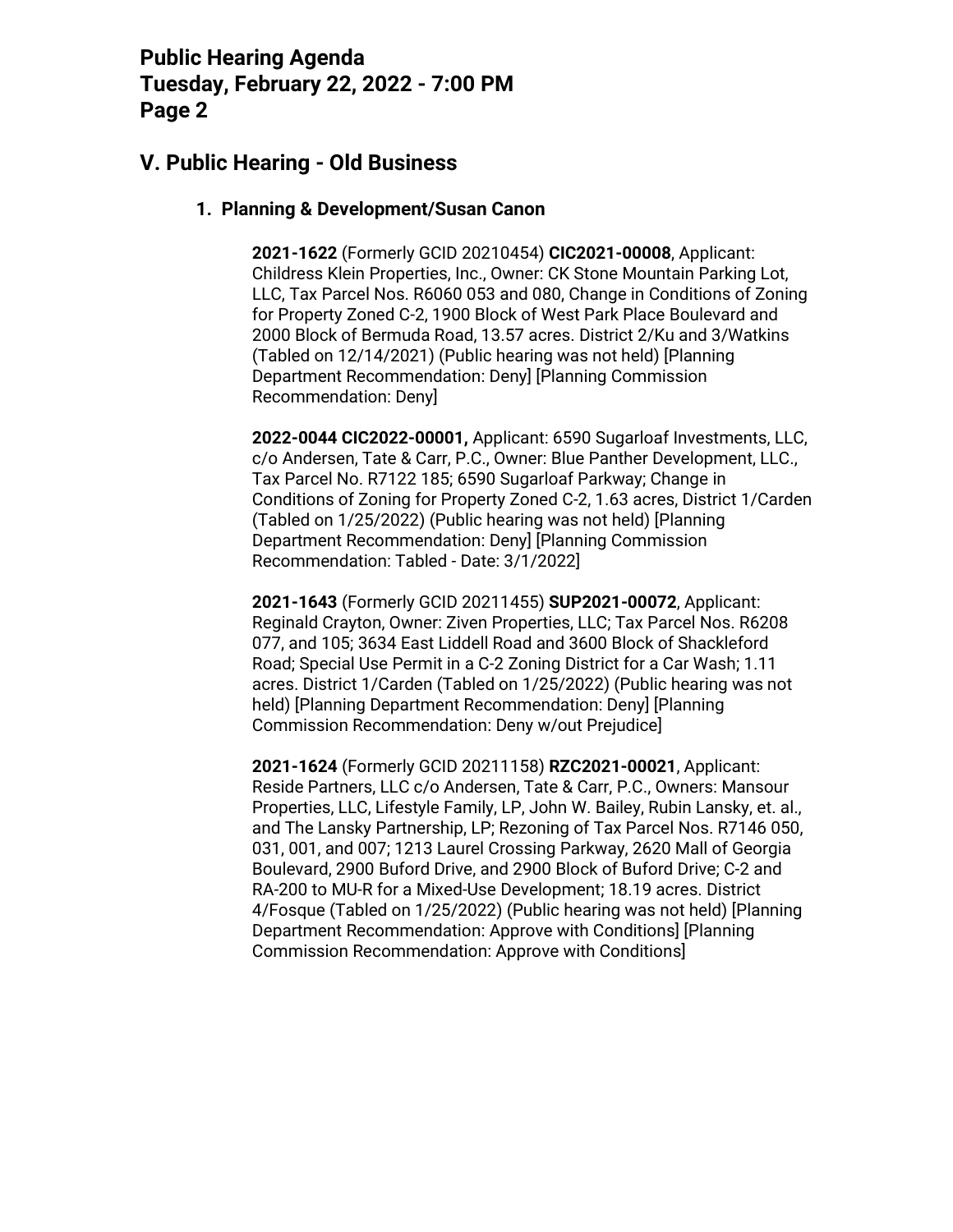## **V. Public Hearing - Old Business**

#### **1. Planning & Development/Susan Canon**

**2021-1646** (Formerly GCID 20211461) **RZC2021-00025**, Applicant: JLB Partners, LLC, Owner: Executive Committee-Baptist Convention; Rezoning of Tax Parcel No. R7122 005; 6405 Sugarloaf Parkway; R-100, O-I, and C-2 to MU-R for a Mixed-Use Development; 40.45 acres. District 1/Carden (Tabled on 1/25/2022) (Public hearing was not held) [Planning Department Recommendation: Deny] [Planning Commission Recommendation: Tabled - Date: 3/1/2022]

**2021-1659** (Formerly 2021-0935) **Approval/authorization** of a Resolution Consenting to the Deannexation of Tax Parcel R3006 009 from the City of Braselton. Subject to approval as to form by the Law Department. District 3/Watkins (Tabled on 11/16/2021) (Public hearing was not held)

**2021-1660** (Formerly GCID 20211011) **RZC2021-00023**, Applicant: Gwinnett County Board of Commissioners, Owner: VDC Development Group LLC, zoning of two portions of Tax Parcel No. R3006 009, O-I (City of Braselton) to O-I (Gwinnett County), 5900 Block of Thompson Mill Road, 0.113 acres and 0.437 acres. District 3/Watkins (Tabled on 11/16/2021) (Public hearing was not held) [Planning Department Recommendation: Approve with Conditions] [Planning Commission Recommendation: Approve with Conditions]

**2021-1648** (Formerly GCID 20211463) **RZM2021-00049**, Applicant: Grayson Development, LLC, c/o Mahaffey Pickens Tucker, LLP, Owner: Grayson Development, LLC; Rezoning of Tax Parcel No. R5164 008; 3195 Loganville Highway; C-2 to R-TH for Townhouses; 13.58 acres. District 3/Watkins (Tabled on 1/25/2022) (Public hearing was not held) [Planning Department Recommendation: Deny] [Planning Commission Recommendation: Deny]

**2022-0050 RZM2022-00001,** Applicant: Brand Properties, c/o Alliance Engineering and Planning, Owner: Sugarloaf InfraProp Hwy85, LLC; Rezoning of Tax Parcel No. R7114 236; 2370 Sever Road; O-I to RM-24 for Apartments; 9.96 acres. District 1/Carden (Tabled on 1/25/2022) (Public hearing was not held) [Planning Department Recommendation: Approve with Conditions] [Planning Commission Recommendation: Approve with Conditions]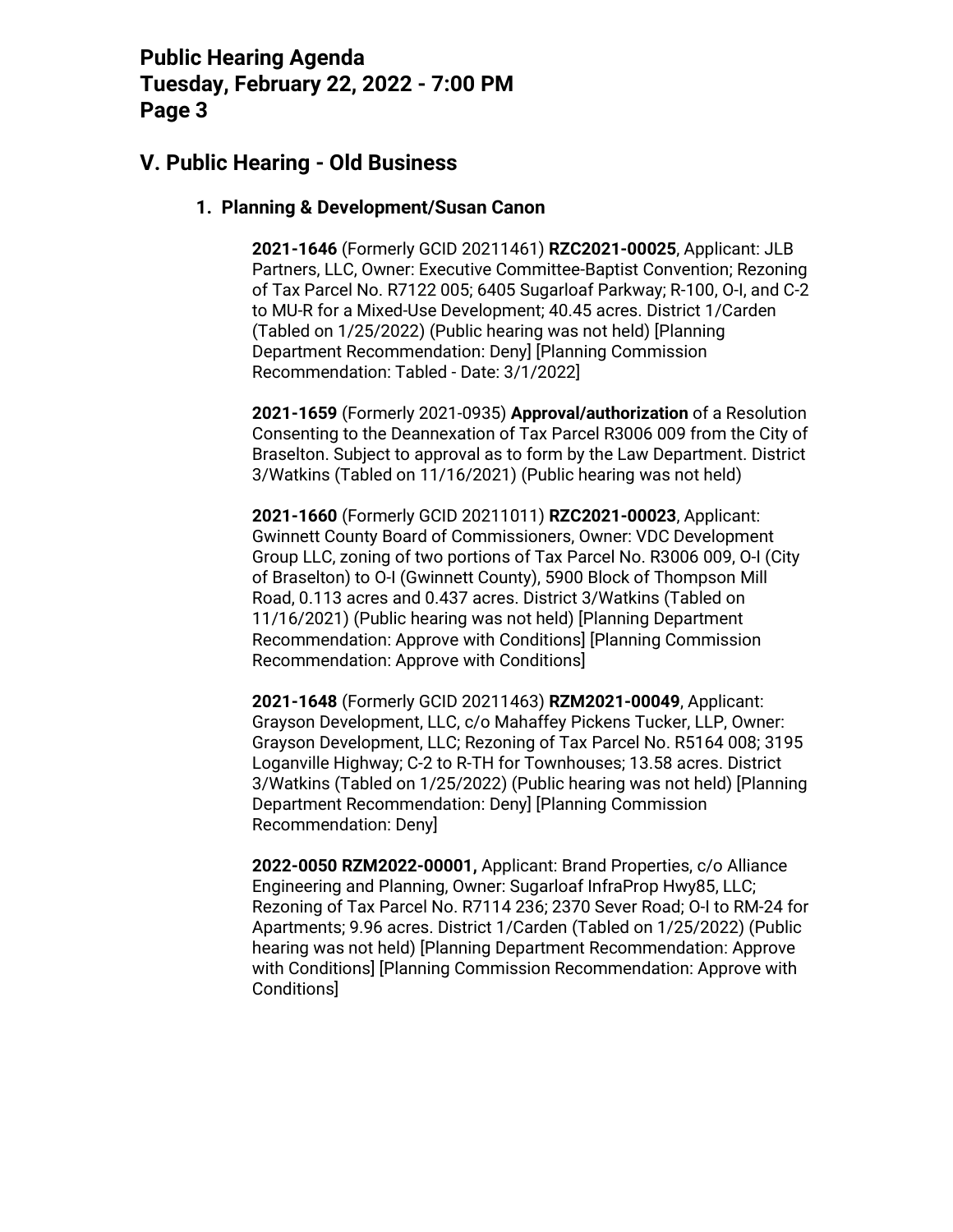## **V. Public Hearing - Old Business**

#### **1. Planning & Development/Susan Canon**

**2021-1621** (Formerly GCID 20211359) **RZR2021-00046**, Applicant: CasGwyn Construction, LLC c/o Andersen, Tate & Carr, P.C., Owner: James P. Baskin; Rezoning of Tax Parcel No. R5188 006; 2766 Camp Mitchell Road; R-100 to TND for a Single-Family Detached Subdivision; 13.47 acres. District 3/Watkins (Tabled on 1/25/2022) (Public hearing was not held) [Planning Department Recommendation: Deny] [Planning Commission Recommendation: Deny]

**2021-1638** (Formerly GCID 20211362) **RZR2021-00049**, Applicant: DVC, LLC, Owners: Larry Nash, Barbara Cox Mahaffey, and Nell Cox Nash; Rezoning of Tax Parcel Nos. R5327 025 and 035; 2311 and 2331 Harbins Road; RA-200 to OSC for a Single-Family Detached Subdivision; 47 acres. District 3/Watkins (Tabled on 1/25/2022) (Public hearing was not held) [Planning Department Recommendation: Approve with Conditions As R-100] [Planning Commission Recommendation: Approve with Conditions As R-100]

### **VI. Public Hearing - New Business**

#### **1. Change in Conditions**

**2022-0138 CIC2022-00002,** Applicant: Thomas Eye Medical Properties, LLC c/o Andersen, Tate & Carr, P.C.; Owner: Overlook at Huntcrest, LLC; Tax Parcel No. R7155 518; 1465 Satellite Boulevard; Change in Conditions of Zoning for Property Zoned MU-R; 3.56 acres; District 1/Carden [Planning Department Recommendation: Deny] [Planning Commission Recommendation: Tabled - Date: 3/1/2022]

**2022-0141 CIC2022-00005,** Applicant: Kevin & J Company c/o Hilliard Starkey Law; Owner: Lowell Property Management, LLC; Tax Parcel No. R7044 233; 1330 Capital Circle; Change in Conditions of Zoning for Property Zoned M-1; 1.94 acres; District 1/Carden [Planning Department Recommendation: Approve with Conditions] [Planning Commission Recommendation: Approve with Conditions]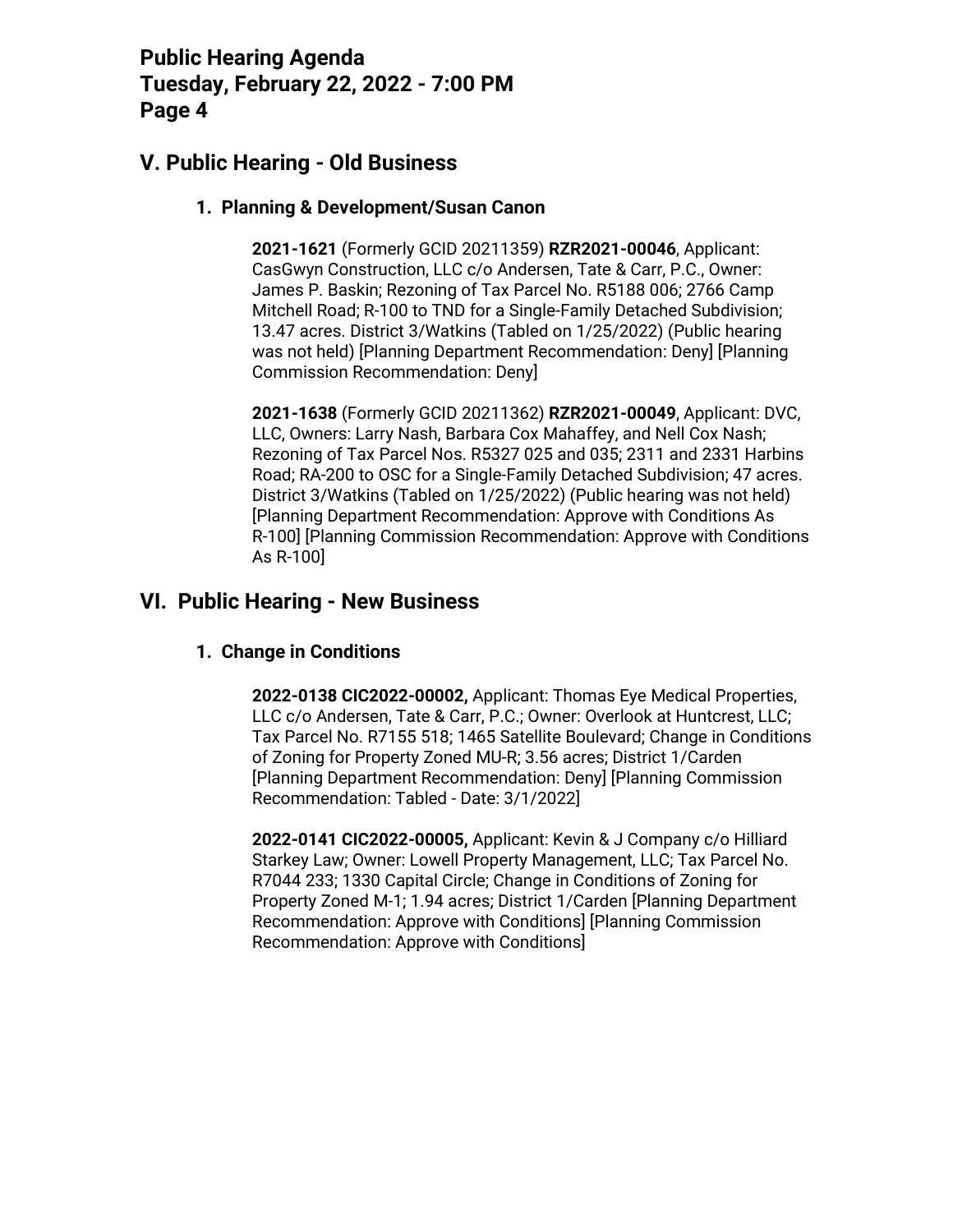### **VI. Public Hearing - New Business**

#### **2. Rezonings**

**2022-0143 RZC2022-00004,** Applicant: L Murphy, LLC c/o Mahaffey Pickens Tucker LLP; Owners: Jimmie Tullis, Diana Tullis, Mary Ellen Tullis, and Genia Lanza; Rezoning of Tax Parcel No. R1001 025; 2787 Hamilton Mill Road; RA-200 to C-2 for a Self-Storage Facility, Retail, and Restaurant; 5.05 acres; District 4/Fosque [Planning Department Recommendation: Approve with Conditions] [Planning Commission Recommendation: Approve with Conditions]

**2022-0144 SUP2022-00005,** Applicant: L Murphy, LLC c/o Mahaffey Pickens Tucker LLP; Owners: Jimmie Tullis, Diana Tullis, Mary Ellen Tullis, and Genia Lanza; Tax Parcel No. R1001 025; 2787 Hamilton Mill Road; Special Use Permit in a Proposed C-2 Zoning District for a Self-Storage Facility; 5.05 acres; District 4/Fosque [Planning Department Recommendation: Approve with Conditions] [Planning Commission Recommendation: Approve with Conditions]

**2022-0146 RZC2022-00005,** Applicant: Ruby Lee; Owners: Lynda Li Trust and Shen Tsou-Han; Rezoning of Tax Parcel Nos. R5016 022, 023, and 068; 2871 and 2885 Lawrenceville Highway; C-2 and R-75 to MU-C for a Mixed-Use Development; 10.68 acres; District 4/Fosque [Planning Department Recommendation: Deny] [Planning Commission Recommendation: Tabled - Date: 3/1/2022]

**2022-0147 RZM2022-00002,** Applicant: Taylor Morrison of Georgia c/o Mahaffey Pickens Tucker, LLP; Owners: Jerry Singleton, Jeff Singleton, Clifford Singleton, Kathy Singleton, Teena Broadnax, Lee Broadnax, Chandler Broadnax, Teena Barrett, Ronald Barrett, Chad Barrett, Vince Burton, Kristy Burton, Jesse Burton, and Joan Carolyn Livsey; Rezoning of Tax Parcel No. R5163 012; 295 Hoke O'Kelly Mill Road; R-100 to R-TH for a Single-Family Detached Subdivision; 38.88 acres; District 3/Watkins [Planning Department Recommendation: Approve with Conditions As OSC] [Planning Commission Recommendation: Tabled - Date: 4/11/2022]

**2022-0152 RZM2022-00003,** Applicant: Fall Leaf Residential, LLC c/o Andersen, Tate & Carr, P.C.; Owners: Paul O'Shield and Deborah O'Shield; Rezoning of Tax Parcel No. R3001 050; 2978 Hog Mountain Road; RA-200 to R-TH for Townhouses; 6.5 acres; District 3/Watkins [Planning Department Recommendation: Approve with Conditions As R-75] [Planning Commission Recommendation: Tabled - Date: 3/1/2022]